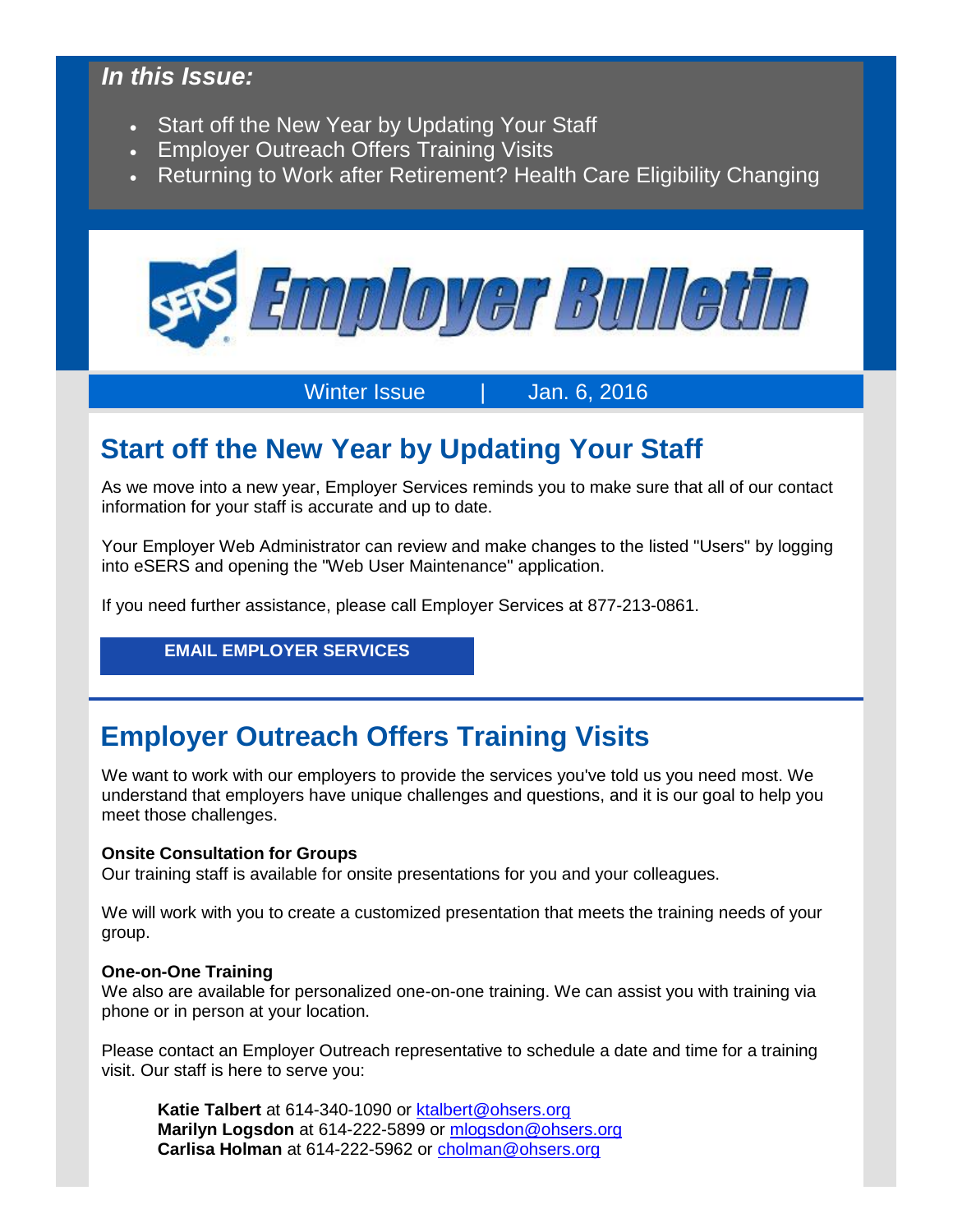### **Need to Move a Due Date? Let Us Know**

If you are aware of a circumstance that will cause a delay in reporting or payment, such as a weather issue or technology problem, please let Employer Services know prior to the date the report or payment is due. Contacting us after the due date may result in penalties. The law does not permit SERS to waive penalties once they have been assessed, but it does allow for an extension if we are contacted prior to a due date. While we can often make arrangements to cope with extreme circumstances, alternate arrangements cannot be made every month or in every circumstance.

Remember. penalties will accrue if due dates are missed.

## **Payment Remittance Form Reminder**

When submitting payments to SERS, please make sure a Payment Remittance Form accompanies all payments, including any payment submitted by contractors. If the contractors are submitting payments directly to SERS, it is the School District's responsibility to make sure the contractors submit Payment Remittance Forms with all of their payments.

It is also important that Payment Remittance Forms are filled out correctly, and submitted prior to or with the payment.

### **Reporting Contractors Reminder**

While contractors may report information to SERS directly, it is up to the district to make sure that all information is reported to SERS. This information includes any and all payment information, all contribution detail reporting, and member enrollment.

Please remember that unreported information could lead to the accrual of penalties. Under the law, the school district is the employer of record. When questions arise regarding missing or incorrect information from the contractor, we contact the district directly.

If you have any questions, please call Employer Services at 877-213-0861.

### **Returning to Work? Eligibility for Health Care Changing**

Beginning Jan. 1, 2016, individuals who retire and then take a new job or go back to work for a public or private employer, may temporarily lose their eligibility for SERS' health care coverage while they are reemployed. Once reemployment ends, their eligibility will be restored.

This affects individuals who begin employment on or after Jan. 1, 2016, and are:

- Under age 65 and not yet eligible for Medicare, or
- Eligible but not enrolled in Medicare Part B

SERS' health care eligibility is lost when an individual: